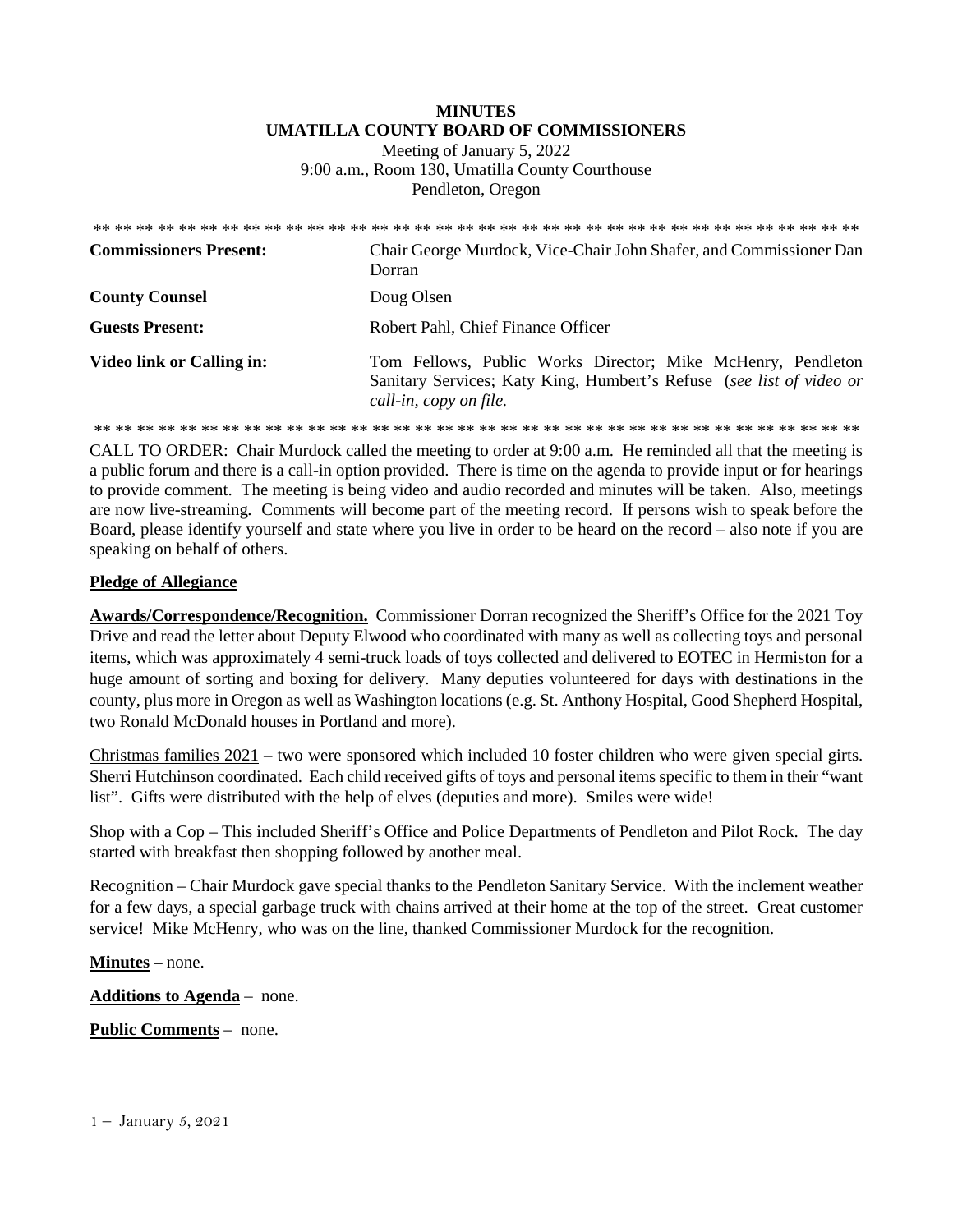## **Business Items**

1. Election of 2022 Board Officers. Chair Murdock noted he was originally scheduled to be in Oklahoma City, but his flight was canceled due to inclement weather. **Commissioner Dorran moved to adopt BCC Order No. 2022-001 (naming Chair John Shafer and Vice-Chair Dan Dorran). Seconded by Commissioner Murdock. Carried 3-0.**

Commissioner Murdock turned the gavel over to Chair Shafer and left the meeting to virtually attend his national conference call.

- 2. Solid Waste Rate Increase. Presented by Doug Olsen. A proposed rate increase was submitted by Humbert's Refuse, which first went through the Solid Waste Advisory Committee for review. It was recommended for Board consideration to be effective March 1, 2022. On line were: Mike McHenry, and Katy King, Humbert Refuse. In response to a question for annual rent option, Ms. King advised the containers are 300 gallon cans. Charge is only made when dumped and there is added rent for those who don't dump during the year. **Commissioner Dorran moved to approve and adopt order BOC 2022-02 (approving increase in collection and disposal rates for Sanford & Son LLC, dba Humbert Refuse). Seconded by Commissioner Shafer. Carried 2-0.**
- 3. Public Works Equipment Update. Commissioner Dorran presented (for Tom Fellows, Public Works Director – out due to inclement weather/ working to clear bad roads). The department historically creates a list of new and used equipment for purchase within the budget year for consideration. Approval is sought to add to the list for fiscal year 2021-22 the replacement of a 1977 oil distributor (truck) with increasing problems getting parts and expense of repairs. **Commissioner Dorran moved to adopt Order No. RD2022-01. Seconded by Commissioner Shafer. Carried, 2-0.**
- 4. Emergency Management Software Renewal. Presented by Tom Roberts, Emergency Manager. Authorization is sought for TraffiCloud Software renewal for the reader boards, and rapid pop-up signs. Ability is by remote access for changing of messages. Permission is sought to continue license to March of 2023 (to be re-upped for the subscription). Total is \$8,561 – one-half to be paid by Morrow County. Mr. Roberts explained signs: one large on a trailer, one small functions as a radar board, a couple of additional pop-ups to be hauled in trunk of a car. Reports can be retrieved (i.e. law enforcement with radar capacity). In response to Commissioner Dorran regarding a minimum number, he advised there can be more signs – the total is on a per sign basis with its own subscription rate. It is an ICloud platform via Verizon connection as part of the price -- sending/receiving information for each sign. **Commissioner Dorran moved to approve and authorize signature to proceed with use of the system until renewal in March 2023 and authorize payment of the invoice reflecting the quote amount when received. Seconded by Commissioner Shafer. Carried 2-0.**
- 5. Board Meetings Schedule. Mr. Olsen presented. There is one Board of Commissioner meeting in the next quarter that lacks a quorum -- the second meeting in February (the 16th). The proposal is to move up that meeting to February 9; the following meeting will be March 2. **Commissioner Dorran moved to approve. Seconded by Commissioner Shafer. Motion carried, 2-0.**
- 6. Court Facilities Grant Application. Commissioner Dorran presented. He apologized for information he provided at last Commissioner meeting – it was incorrect. He explained a letter of intent is due on 1/10 and presentation of a narrative is due on 1/24. Before the Board is the possibility of preparing the application internally, with no cost to the County for outside services. He noted the priority ranking from 2008-09 study*.*